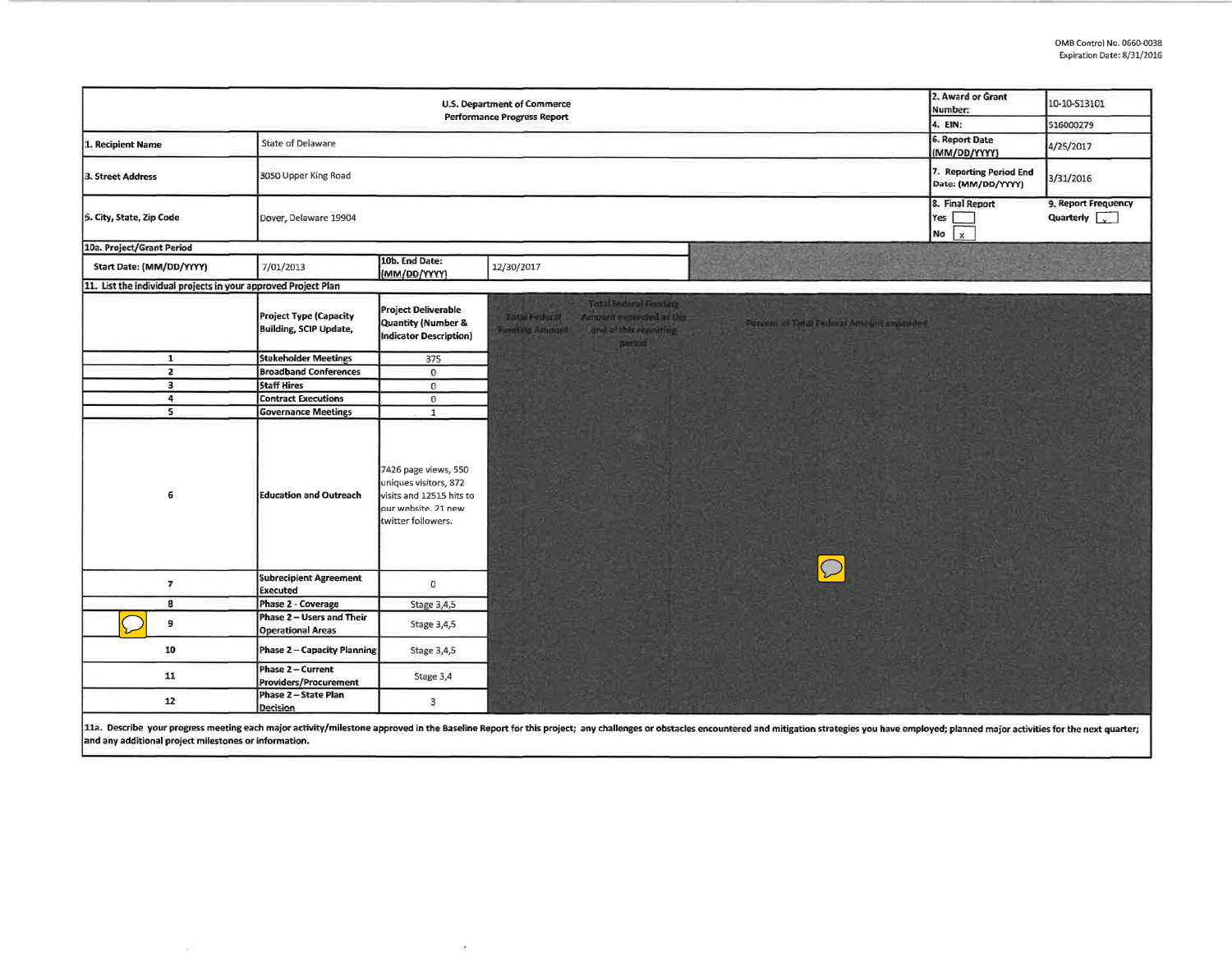Broadband working group meetings were held on 2/23/2017. Statewide Interoperability Executive Council Meetings( Governing Body) were held on 2/23/2017. These meetings are held on a Bi-Monthly basis to update the SIEC Commi relating to the NPBSN and FirstNet Progress, SLIGP activities and to discuss overall interoperabilty communication issues throughout the the State of Delaware. The State of Delaware Division of Communications has been hold (beginning in December of 2013 with the SPOC, Grants Manager and outreach coordinator to discuss weekly updates pertaining to the NBSPN and FirstNet to coordinate outreach planning, website updates and social media interac coordinator reached 375 stakeholders through radio/update meetings from 1/1/2017-3/30/2017. We have held a total of 108 internal division meetings through the grant period ending 3/31/2016. We also continue to update our " up todate information pertaining to FirstNet and the SLIGP grant. We currently have 405 Twitter followers up from 393 and we are following 122. This will be ongoing outreach to our state and local governments through the e Our website produced over 7426 pages views, 550 unique visitors, 872 visits and 12515 page hits for qaurter ending 3/30/2016.

11b. If the project team anticipates requesting any changes to the approved Baseline Report in the next quarter, describe those below. Note that any substantive changes to the Baseline Report must be approved by the Depart **implementation.** 

na.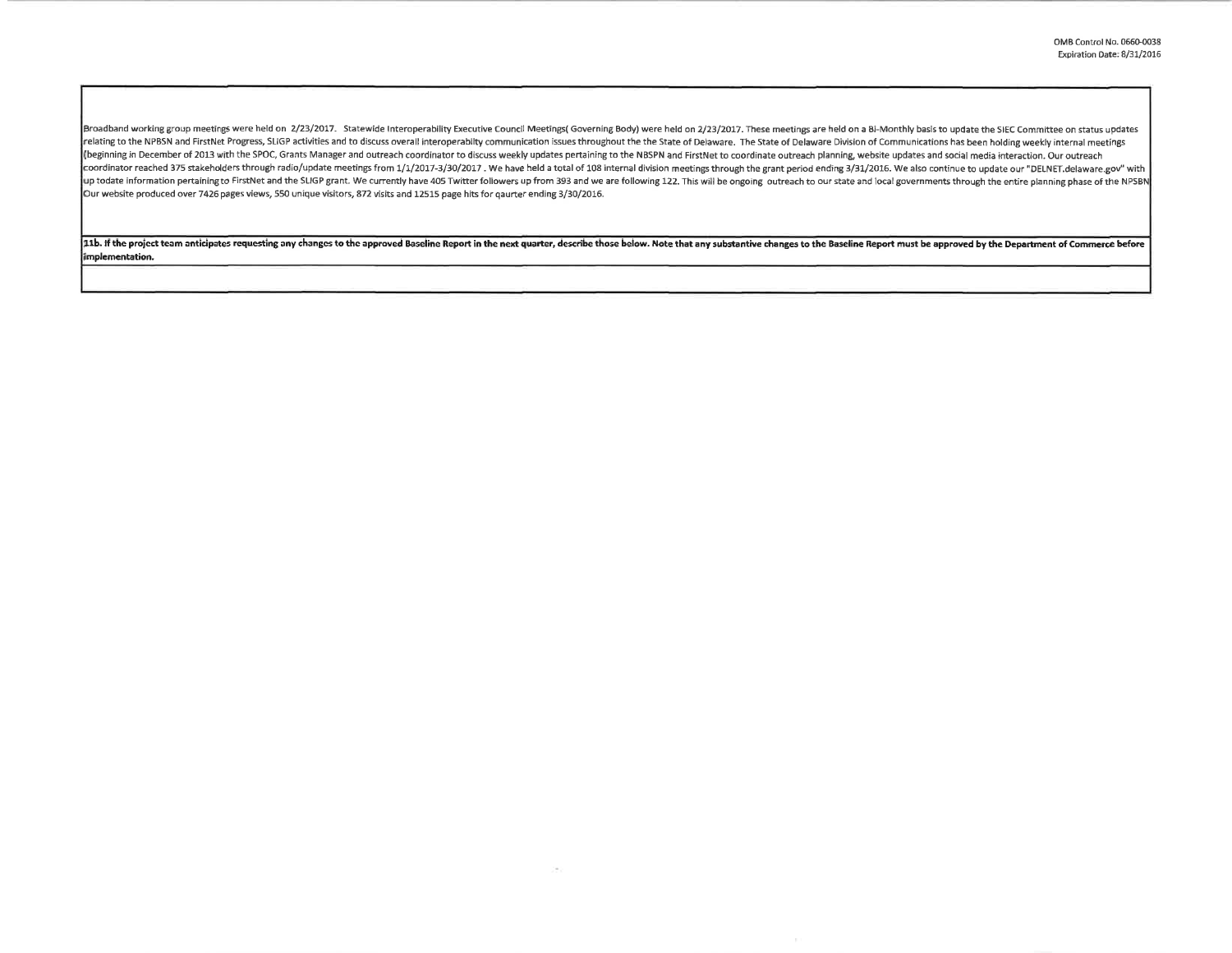| 11c. Provide any other information that would be useful to NTIA as it assesses this project's progress.                                                                                                                        |                              |                                                                         |                             |                      |                               |                   |                 |                                         |                                          |
|--------------------------------------------------------------------------------------------------------------------------------------------------------------------------------------------------------------------------------|------------------------------|-------------------------------------------------------------------------|-----------------------------|----------------------|-------------------------------|-------------------|-----------------|-----------------------------------------|------------------------------------------|
| This PPR report is reflecting no change to our personnel and fringe macth. This was done to compensate for the overage of our finacial system match.                                                                           |                              |                                                                         |                             |                      |                               |                   |                 |                                         |                                          |
| 11d. Describe any success stories or best practices you have identified. Please be as specific as possible.                                                                                                                    |                              |                                                                         |                             |                      |                               |                   |                 |                                         |                                          |
| 12. Personnel - The FTE for our SWIC and Deputy director changed due to the revised budget that was submitted. Our SWIC will now devout 20% of his time to FirstNet acctivites and our Deputy will spend .06 percent of his ti |                              |                                                                         |                             |                      |                               |                   |                 |                                         |                                          |
| change is due to the extension of the grant period out to 2017 and keeping n line with our 20% match obligation.                                                                                                               |                              |                                                                         |                             |                      |                               |                   |                 |                                         |                                          |
| 12a. If the project is not fully staffed, describe how any lack of staffing may impact the project's time line and when the project will be fully staffed.                                                                     |                              |                                                                         |                             |                      |                               |                   |                 |                                         |                                          |
|                                                                                                                                                                                                                                |                              |                                                                         |                             |                      |                               |                   |                 |                                         |                                          |
| 12b. Staffing Table                                                                                                                                                                                                            |                              |                                                                         |                             |                      |                               |                   |                 |                                         |                                          |
| <b>Job Title</b>                                                                                                                                                                                                               | FTE%                         |                                                                         | <b>Project (s) Assigned</b> |                      |                               |                   |                 | Change                                  |                                          |
| <b>SWIC</b>                                                                                                                                                                                                                    | 0.2                          | Provide oversight of all SLIGP activities                               |                             |                      |                               |                   |                 | no change                               |                                          |
| Deputy Director Communications                                                                                                                                                                                                 | 0.06                         | Assist SWIC with SLIGP activities                                       |                             |                      |                               |                   |                 | no change                               |                                          |
| Outreach coordinator                                                                                                                                                                                                           | 0.1                          | Prepare and distribute educational materials, conduct outreach meetings |                             |                      |                               |                   | no change       |                                         |                                          |
|                                                                                                                                                                                                                                |                              |                                                                         |                             |                      |                               |                   |                 |                                         |                                          |
|                                                                                                                                                                                                                                |                              |                                                                         |                             |                      |                               |                   |                 |                                         |                                          |
| 13. Subcontracts (Vendors and/or Subrecipients)                                                                                                                                                                                |                              |                                                                         |                             |                      |                               |                   |                 |                                         |                                          |
| 13a. Subcontracts Table - Include all subcontractors. The totals from this table must equal the "Subcontracts Total" in Question 14f.                                                                                          |                              |                                                                         |                             |                      |                               |                   |                 |                                         |                                          |
| Name                                                                                                                                                                                                                           | <b>Subcontract Purpose</b>   |                                                                         | Type<br>(Vendor/Subrec.)    | RFP/RFQ Issued (Y/N) | Contract<br>Executed<br>(Y/N) | <b>Start Date</b> | <b>End Date</b> | <b>Total Federal Funds</b><br>Allocated | <b>Total Matching Funds</b><br>Allocated |
| Micro Tech                                                                                                                                                                                                                     | <b>Grant Manager</b>         |                                                                         |                             | N                    | Y                             | 9/9/2013          | 12/31/2017      | \$180,000.00                            | \$0.00                                   |
| Micro Tech                                                                                                                                                                                                                     | Subject Matter Expert        |                                                                         | Vendor                      | N                    | ٧                             | 9/9/2013          | 12/31/2017      | \$173,563.00                            | \$0.00                                   |
| Micro Tech                                                                                                                                                                                                                     | <b>Adminstration Support</b> |                                                                         | Vendor                      | N                    | $\vee$                        | 9/9/2013          | 12/31/2017      | \$120.002.00                            | \$0.00                                   |
| DTI<br>TBD                                                                                                                                                                                                                     | Website Development          |                                                                         | Vendor                      | N                    | N                             | 6/27/2014         | 12/31/2017      | \$5,800.00                              |                                          |
|                                                                                                                                                                                                                                | Phase II                     |                                                                         | Vendor                      | N                    | N                             | TBD               | TBD.            | \$94,020.00                             | \$0.00                                   |
| TBD                                                                                                                                                                                                                            | <b>MACINAC</b>               |                                                                         | Vendor                      | N                    | N                             | <b>TBD</b>        | 12/31/2017      | \$90,000.00                             |                                          |
| 13b. Describe any challenges encountered with vendors and/or subrecipients.                                                                                                                                                    |                              |                                                                         |                             |                      |                               |                   |                 |                                         |                                          |
|                                                                                                                                                                                                                                |                              |                                                                         |                             |                      |                               |                   |                 |                                         |                                          |